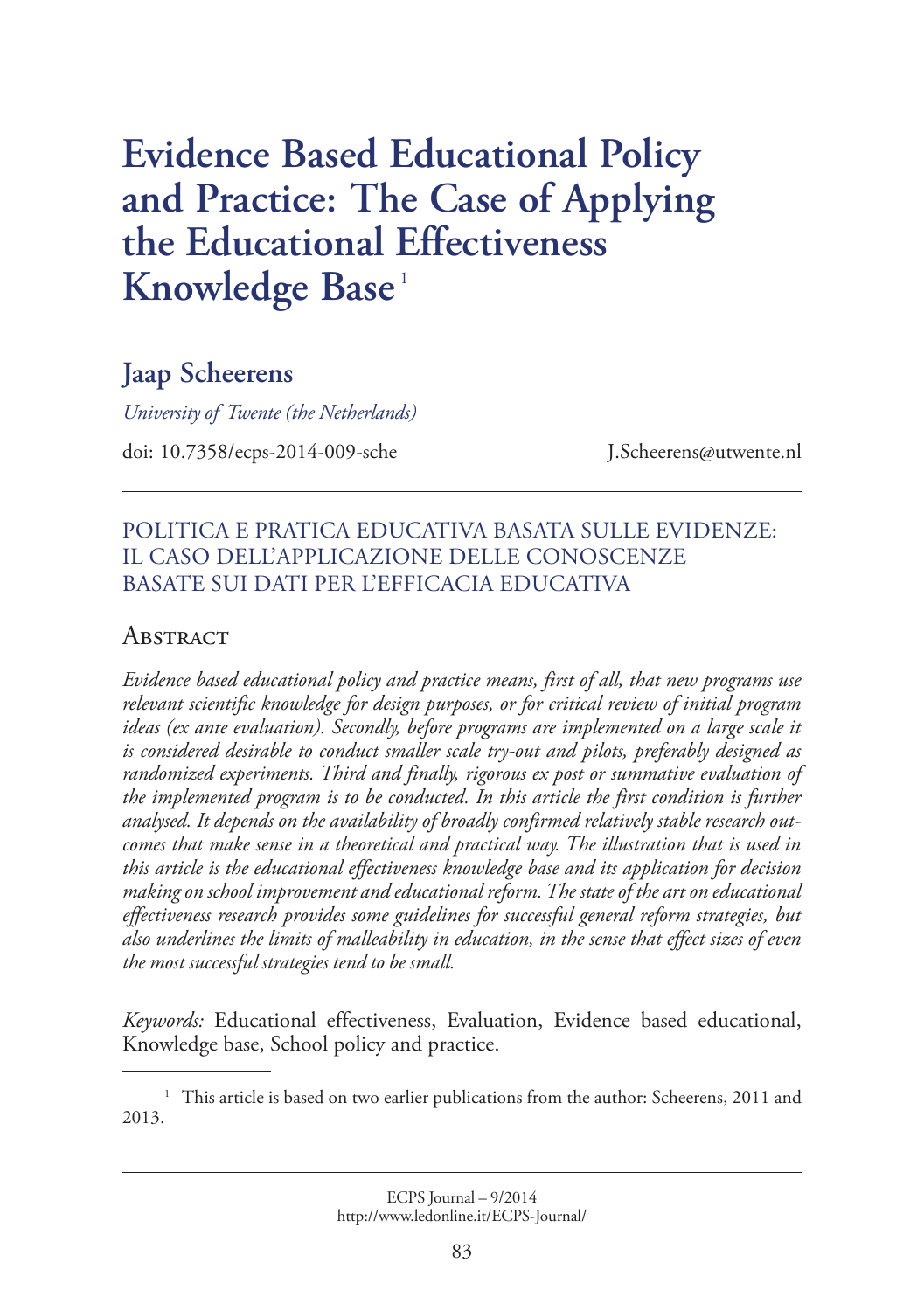1. Introduction: applying the educational effectiveness knowledge base as an example of evidence based educational policy and practice

The quest for evidence based educational policy and practice means, first of all, that new programs use relevant scientific knowledge for design purposes, or for critical review of initial program ideas (*ex ante* evaluation). Secondly, before programs are implemented on a large scale it is considered desirable to conduct smaller scale try-out and pilots, preferably designed as randomized experiments. Third and finally, rigorous *ex post* or summative evaluation of the implemented program is to be conducted.

In this article the application of the knowledge base on educational effectiveness will be described as a case of evidence based educational policy and practice. It is seen as relevant to the overall aim of educational policy to enhance the quality of education. The feasibility of an evidence based approach depends on the following premises:

- There is a knowledge base on educational effectiveness.
- Randomized field trials are feasible.
- Evidence based educational reform programs are implementable.
- Core curricula and standards are assessable by means of valid and reliable measurement instruments, of cognitive and sometimes also non-cognitive attainment.

In this article the focus will be on the first point, discussing, within the limits of a brief article, the state of the art in this very broad field, with a specific focus on the school level. Outcomes inform about guidelines and possible strategies for actors at various levels of educational systems, qualify the level of generalization and specificity of the available knowledge and comment on use by different stake holders.

Educational effectiveness is used as the general term including system, school and instructional effectiveness.

When educational systems are seen as hierarchies, school effectiveness can be distinguished from instructional effectiveness, which plays out at classroom level, and from «system effectiveness». The latter term is less common, and refers to a more recent strand of research that is strongly stimulated by the upsurge of international assessment studies. In such studies policy amenable conditions at the national system level can be associated with student outcomes; examples are policies of enhancing school autonomy, accountability and choice. When school effectiveness depends on school level malleable conditions, instructional (or teaching) effectiveness on activities of teachers, and system effectiveness on policy amenable conditions at the national level, the term *educational effectiveness* can be used as referring to the union of these three.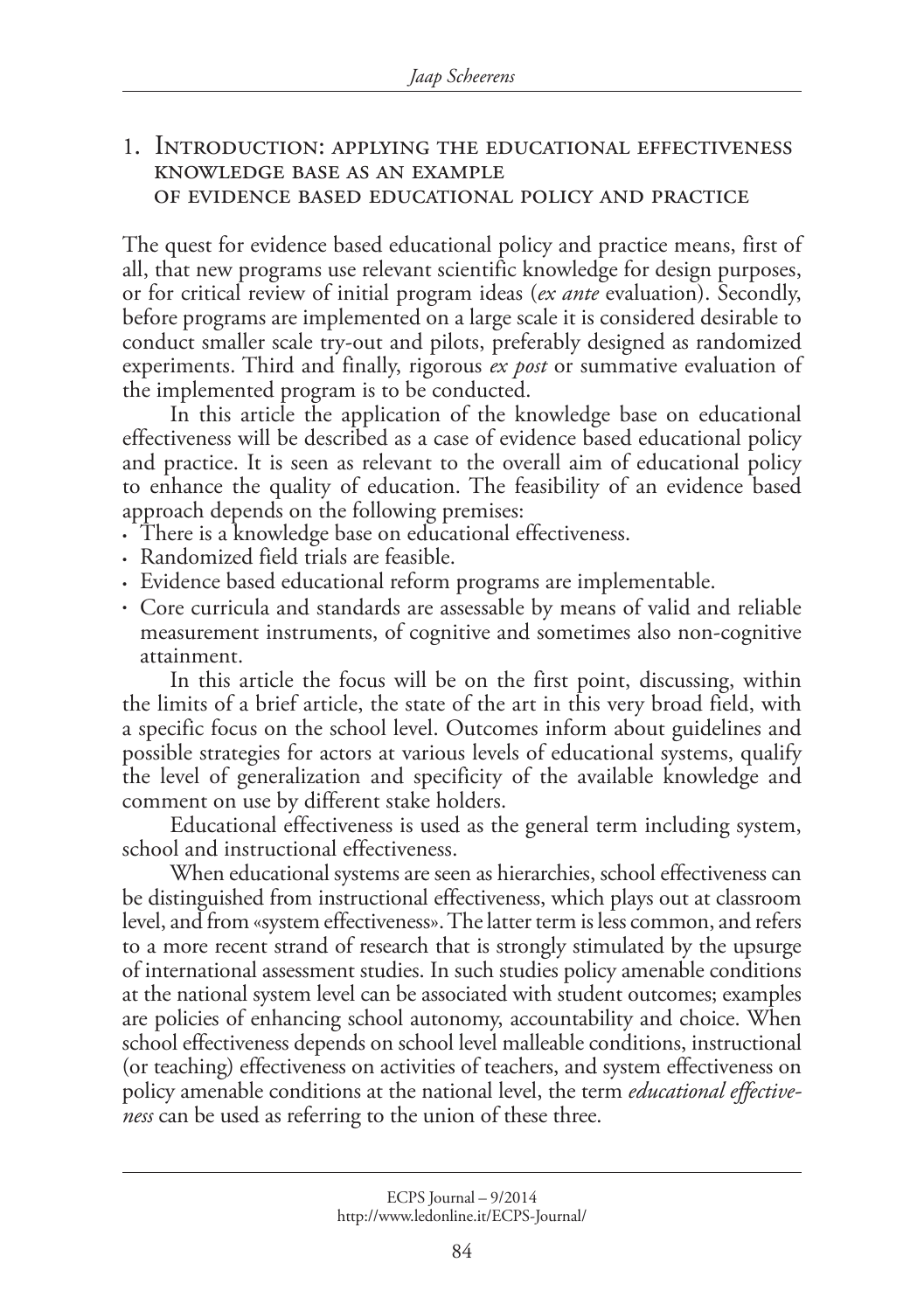At the technical level multi-level analysis has contributed significantly to the development of integrated school effectiveness models. In contributions to the conceptual modeling of school effectiveness, schools became depicted as a set of «nested layers» (Purkey & Smith, 1983), where the central assumption is that higher organizational levels facilitate effectiveness enhancing conditions at lower levels (Scheerens & Creemers, 1989).

### 2. Definition: school effectiveness as a facet of school quality

A basic systems model to depict the functioning of educational systems and schools as organizations is a good analytical tool to define facets of quality that are amenable to empirical analysis and verification. According to this model the school is seen as a black box, within which processes or «throughput» take place to transform inputs into outputs. The inclusion of an environmental or context dimension completes the model (see Figure 1).

When the level of outputs is the core of quality judgments on schools, educational programs, or the functioning of national educational systems, this could be described as the *productivity perspective.* There are many practical applications of this perspective: test based accountability policies, school performance feedback systems, and the comparison of mean country level achievement among countries, on the basis of international assessment studies, like TIMSS and PISA.



*Figure 1. – A basic systems model of school functioning.*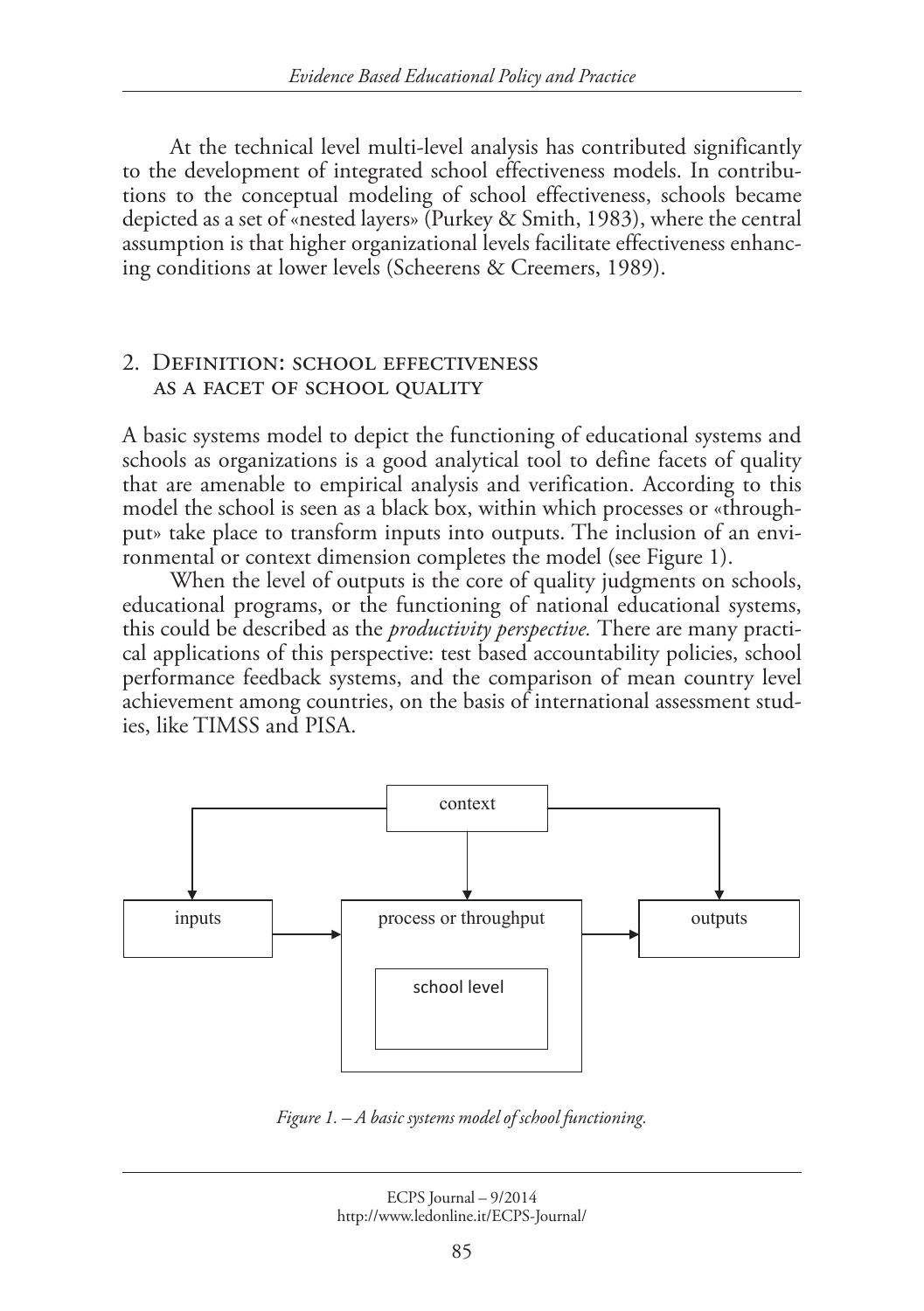In case the interest is not focused primarily on average achievement levels, but rather on the distribution of outcomes, inputs and processes, *equity* is the predominant quality facet. In international comparisons equity is getting more and more attention: see for example the OECD Report titled *Overcoming social background*, based on the 2009 edition of PISA (OECD, 2010). At the school level Inspection Frameworks may contain indicators on equity (Janssens, 2007). When *effectiveness* is the predominant quality perspective, the focus is on the instrumental value of input and process indicators to maximize output. This is the question on «what works best». From a quality perspective this means that it is not the «beauty» of organizational arrangements or teaching strategies, but the extra value these approaches create in terms of school output. When effectiveness at the lowest possible costs is considered *efficiency* is the quality facet in question. Monetary measures of inputs are key aspects in efficiency measurements. Finally, the relationship of the school with its environment or context may be the core issue for quality judgments; particularly the question of *responsiveness*, which in the most general sense means that a school pays attention to impulses from the larger context. Where effectiveness and efficiency deal with the question of «doing things right», responsiveness may be seen to address the question of «doing the right things», such as choosing educational objectives that confirm to the demands of further education or the labor market.

These facets of educational quality, defined on the basis of their key elements and interrelationships included in Figure 1, are schematically summarized below (Table 1). Two final remarks with respect to effectiveness as a facet of school quality are in order. Firstly, it should be noted that effectiveness refers to causality between means and ends in a complex practical situation, and therefore is analytically difficult. Secondly, this very characteristic of being centered on malleable «causes» of intended effects also points at great practical relevance, namely its potential for school improvement.

| QUALITY FACET  | KEY INDICATORS AND RELATIONSHIP BETWEEN INDICATORS                                         |
|----------------|--------------------------------------------------------------------------------------------|
| Productivity   | Outcomes                                                                                   |
| Equity         | The distribution of inputs, processes and outcomes                                         |
| Effectiveness  | Association between inputs and processes on the one hand<br>and outcomes on the other      |
| Efficiency     | Effectiveness at the lowest possible costs                                                 |
| Responsiveness | The way input, processes and intended outcomes are fitted<br>to the demands of the context |

*Table 1.*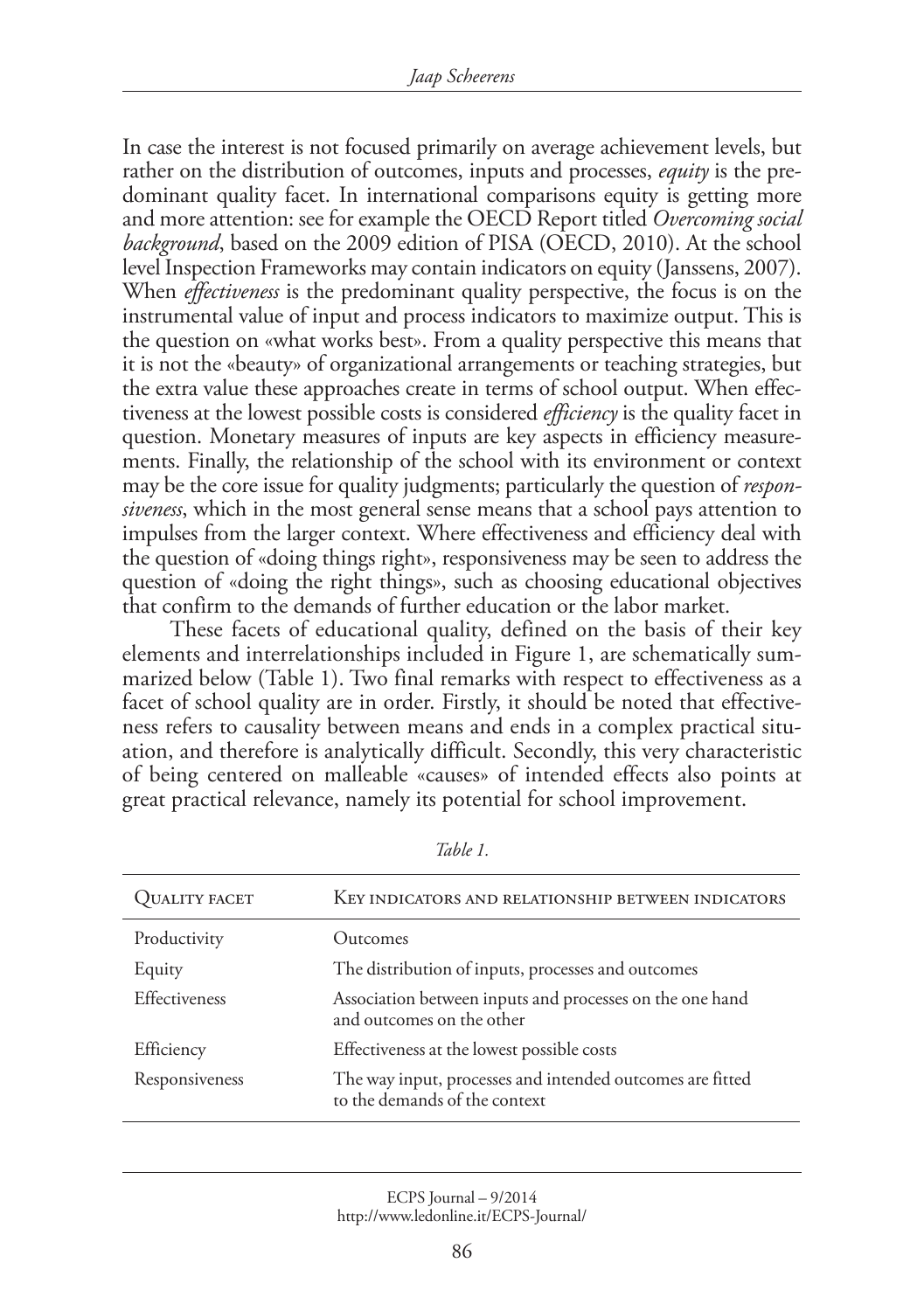#### 3. Research evidence: results from reviews and meta-analyses

### 3.1. *Qualitative review: fair consensus on the factors that matter*

In three recent «State of the art» review studies by Reynolds *et al.* (2013), Muijs *et al.* (2013) and Hopkins *et al.* (2013) an overview is given of the most relevant factors in three respective sub-fields: *Education Effectiveness Research* (EER), *Teaching Effectiveness research* (TE), and *School and System Improvement* (SSI). A summary is provided in Table 2.

Once again there is a fair consistency in the factors that are mentioned in the three more contemporary reviews, for examples with respect to core factors like: academic emphasis, time and opportunity, structuring and scaffolding, leadership and monitoring. Moreover, most of these factors also appear in earlier reviews. In the more recent reviews there is more differentiation and emphasis on classroom level instructional variables, both from the tradition of structured teaching and direct instruction and from more constructivist orientations (importance of prior knowledge, self regulated learning and teaching meta-cognitive strategies).

| <b>EER</b>                                        | TE                                                   | <b>SSI</b>                                                                              |
|---------------------------------------------------|------------------------------------------------------|-----------------------------------------------------------------------------------------|
| Effective leadership<br>Academic focus            | Opportunity to learn<br>Time                         | Dimensions of organizational<br>health                                                  |
| A positive orderly climate<br>High expectations   | Classroom management<br>Structuring and scaffolding, | School based review<br>School development planning                                      |
| Monitoring progress                               | including feedback<br>Productive classroom climate   | Comprehensive School Reform                                                             |
| Parental involvement<br>Effective teaching (time) | Clarity of presentation                              | Facets of educational leader-<br>ship (transformational,<br>instructional, distributed) |
| Staff professional<br>development                 | Enhancing self regulated<br>learning                 | Effective systemic reform<br>(see p. 15 Hopkins et al.,                                 |
| Pupil involvement                                 | Teaching meta-cognitive<br>strategies                | among others, student<br>achievement and teaching                                       |
|                                                   | Teaching modelling                                   | quality emphasis)                                                                       |
|                                                   | More sophisticated diagnosis                         |                                                                                         |
|                                                   | Importance of prior knowledge                        |                                                                                         |

*Table 2. – Effectiveness enhancing conditions referred to in the review studies by Reynolds et al. (2013), Muijs et al. (2013) and Hopkins et al. (2013), cited from Scheerens, 2013b.*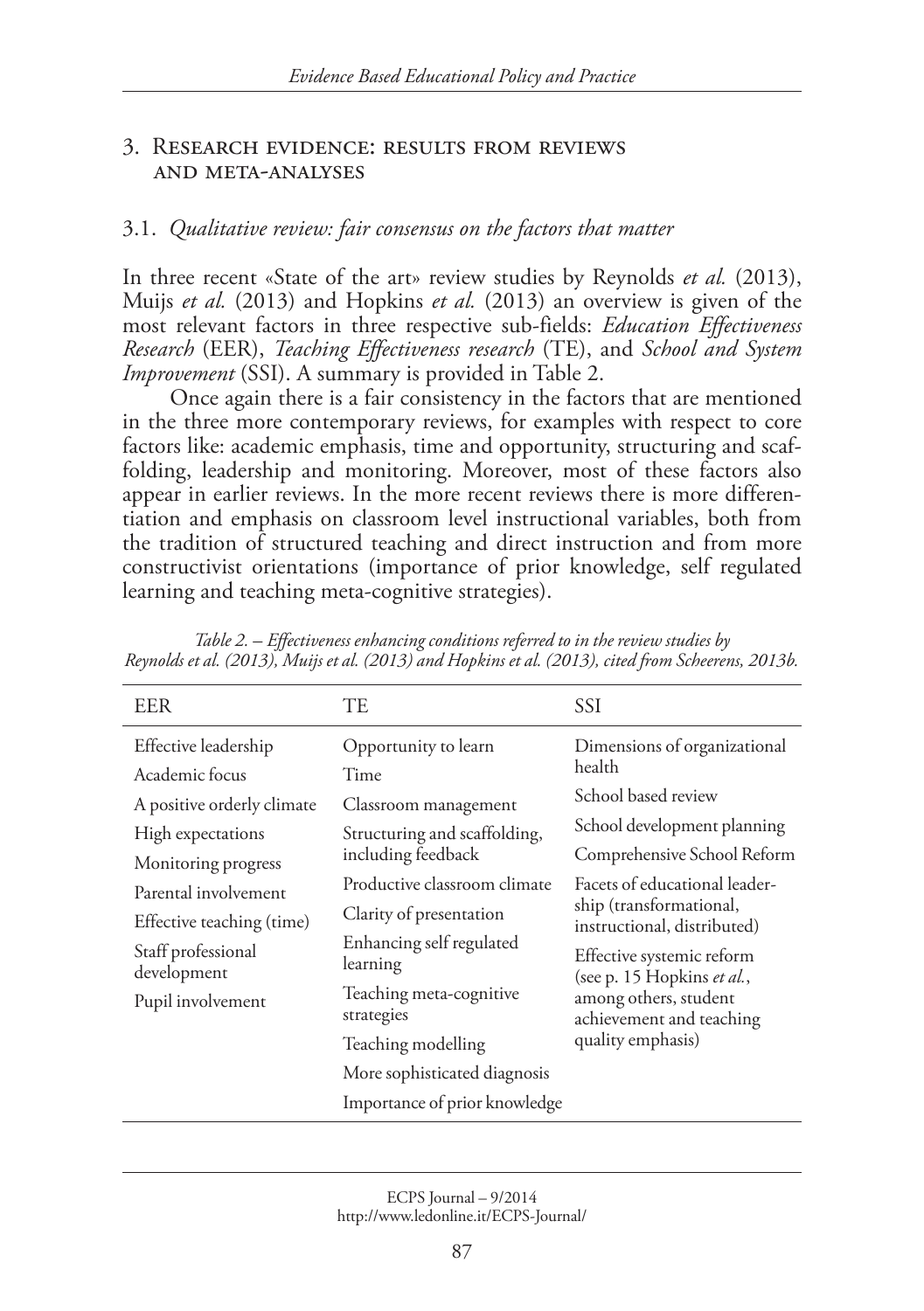From this consistency among review studies it might be concluded that school and educational effectiveness research have an established knowledge base. However, two notes of dissonance are to be considered. Firstly, behind this consensus on general characteristics hides considerable divergence in the actual operationalization of each of the conditions. Evidently concepts like «productive, achievement-oriented climate» and «educational leadership» are complex concepts and individual studies tend to vary in the focus that different elements receive.

Scheerens and Bosker (1997, ch. 4) provide an analysis of the meaning of the factors that are considered to work in schooling, as apparent from the questionnaires and scales as used in the actual empirical school effectiveness studies. This work has been taken to a further level of detail by Scheerens *et al.*, 2007.

## 3.2. *Quantitative effects; less consensus about the size of effects*

Unlike the agreement on the most important variables in school effectiveness research, reviews of the effect sizes, in the sense of the estimate of the association between a specific factor and educational achievement, show far less consensus. This state of affairs will be elaborated in subsequent sections.

Meta-analyses compute average effect sizes across individual research studies addressing the association of a certain independent variable and educational achievement. Various coefficients may be used for the estimates. The standardized mean difference (between a treatment and a control group), coefficient d, and certain correlation coefficients (r), are the most common.

Hattie (2009) provides massive quantitative evidence on the association of numerous school, teacher and teaching variables with student achievement. Average effect sizes for school, curriculum, teacher and teaching factors in terms of the d coefficient (standardized difference between means) reported by Hattie are .23, .45, .49 and .43 respectively (*ivi*, pp. 74, 109, 130, 162 and 201). According to Cohen (1977), effect sizes of .2 are considered small, .5 medium and .8 large. When applying these standards the average effect sizes should be considered as slightly below medium. Still, meta-analyses that are carried out by European authors show effect sizes that are even lower; see for example Witziers *et al.*, 2003; Scheerens *et al.*, 2007; Seidel & Shavelson, 2007; Creemers & Kyriakides, 2008. By way of illustration some of the results on key variables listed in the three state of the art papers, educational leadership, evaluation and monitoring, learning time, structured teaching and quantity of teaching are compared.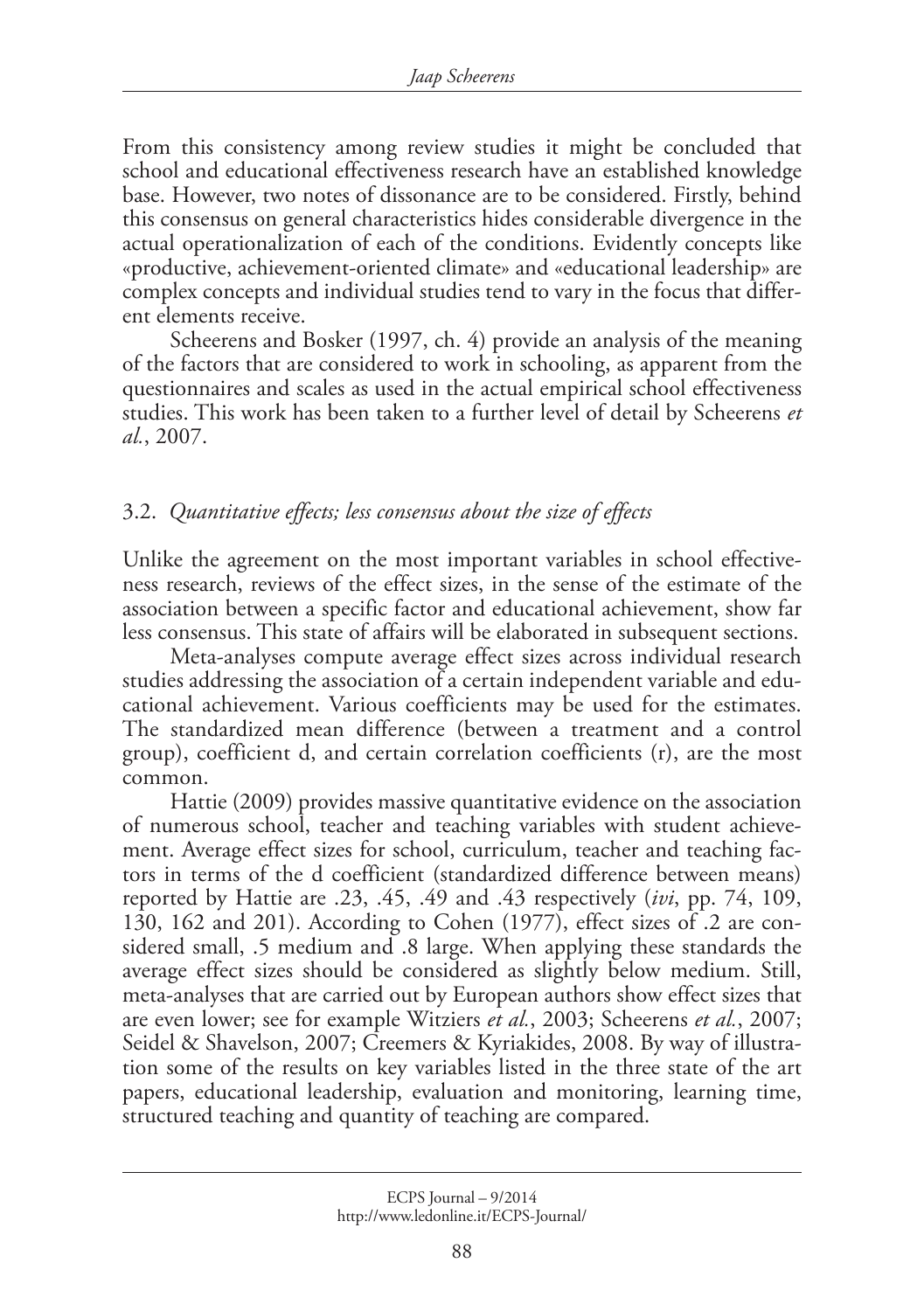|                         | Scheerens et al.,<br>2007 | Hattie,<br>2009 | Creemers & Kyriakides,<br>2008 |
|-------------------------|---------------------------|-----------------|--------------------------------|
| Consensus & cohesion    | .02                       |                 | .16                            |
| Orderly climate         | .13                       | .34             | .12                            |
| Monitoring & evaluation | .06                       | .64             | .18                            |
| Curriculum/OTL          | .15                       |                 | .15                            |
| Homework                | .07                       | .30             |                                |
| Effective learning time | .15                       | .34             |                                |
| Parental involvement    | .09                       | .50             |                                |
| Achievement orientation | .14                       |                 |                                |
| Educational leadership  | .05                       | .36             | .07                            |
| Differentiation         | .02                       | .18             |                                |

*Table 3. – Results from recent meta-analyses (coefficients are based on the Fisher Z transformation of correlations; as Hattie presents effect sizes in terms of d, these are indicated in italic). Weighing the evidence from meta-analyses.*

# *Teaching level variables*

*School level variables*

| $\cdots$                     |                           |                 |                             |
|------------------------------|---------------------------|-----------------|-----------------------------|
|                              | Scheerens et al.,<br>2007 | Hattie,<br>2009 | Seidel & Shavelson,<br>2007 |
| Time and OTL                 | .08                       | .34             | .03                         |
| Classroom management         | .10                       | .52             | .00                         |
| Structured teaching          | .09                       | .60             | .02                         |
| Teaching learning strategies | .22                       | .70             | .22                         |
| Feedback & monitoring        | .07                       | .66             | .01                         |

School effectiveness research is mostly field research. From the perspective of applicability, this can be seen as an advantage. Another way to express this would be to say that school effectiveness research will tend to have high ecological validity. the key independent variables in school effectiveness research was already mentioned, and underlined by pointing at the malleable nature. Referring again to the knowledge base on educational and school effectiveness, the question «what works best in schooling» could be answered by (a) considering the set of factors on which a fair consensus among reviewers exists, and  $(b)$  by rank ordering these variables according to the average effect size reported in meta-analyses. Any attempt at this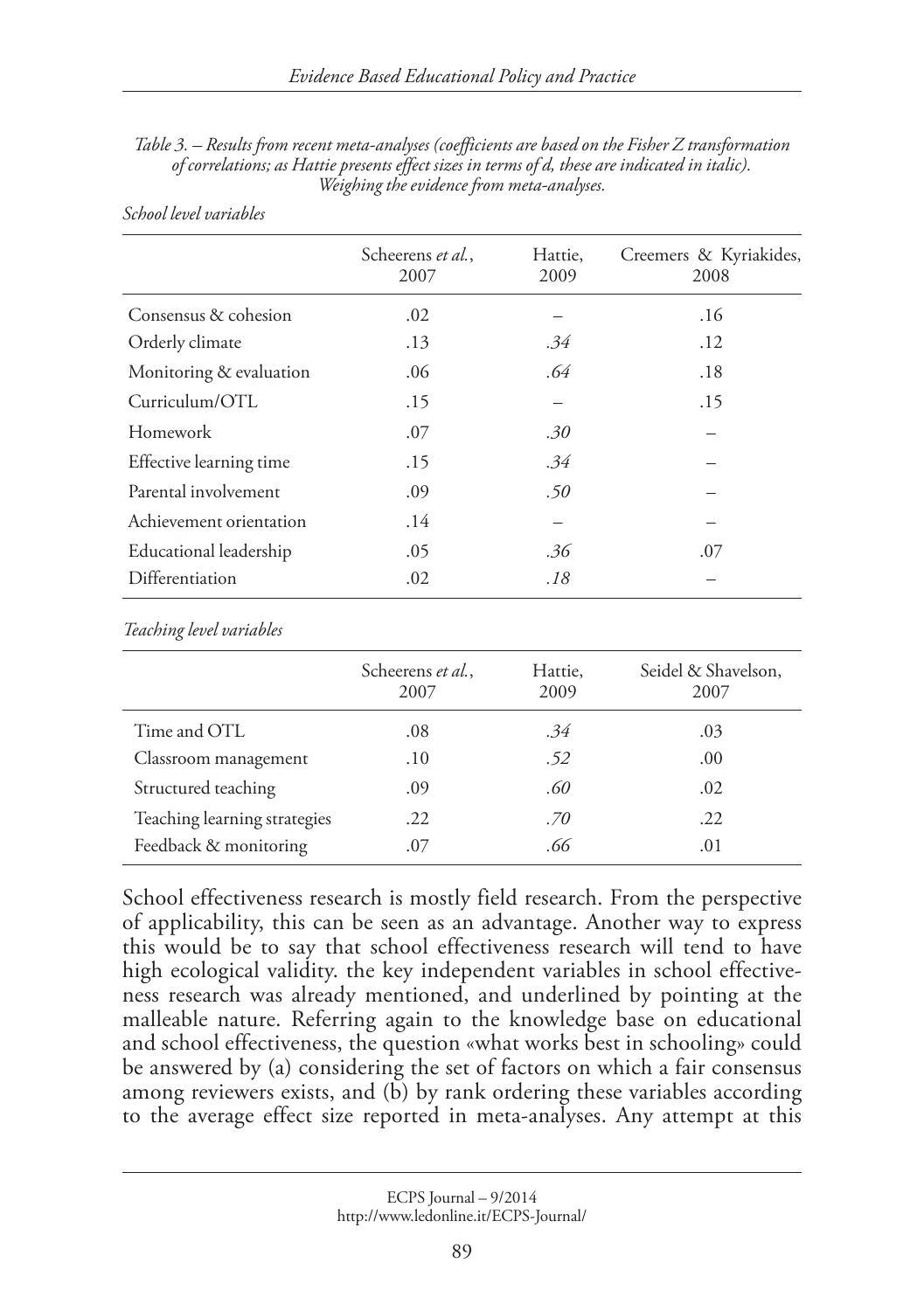kind of synthesis should be seen as tentative, because of the noted variation in effect sizes across meta-analyses, and the fact that it is not possible to capture a moving target, as new results are continuously added to the knowledge base. Nevertheless an attempt at such a tentative synthesis will be made by putting together main results from Marzano, 2003, Scheerens *et al.*, 2007 and Hattie, 2009 (see Table 4). The results that Marsano presents depend to a large extent on a meta-analysis by Scheerens & Bosker, 1997. Hattie's results are based on syntheses of numerous meta-analyses for each variable. In a few cases, there was not a straightforward match with variables that were included in Hattie's synthesis of meta-analyses, and somewhat specific operationalizations were chosen; these are marked and explained in the legenda of the table. The variables mentioned in the overview by Marzano are taken as the starting point, and rank-ordered from high to low in their association with student achievement. In the fourth column of the table the average of the three coefficients for each variable are shown. It appears that the original rank ordering by Marzano is preserved in the averages. The effect sizes are rendered in terms of the d coefficient.

Of course the labels of the variables are quite general. At the same time even the general labels provide a relatively clear idea on what aspects of school functioning should be optimized in order to enhance student performance. Opportunity to learn basically refers to a good match between what is tested or assessed in examinations and the content that is actually taught.

*Table 4. – Rank ordering of school effectiveness variables according to the average effect sizes (d coefficient) reported in three reviews/meta-analyses; (\*) operationalized as «enrichment programmes for gifted children»;*

*(\*\*) operationalized as «teacher expectations»; (\*\*\*) operationalized as «team teaching».*

|                      | Marzano,<br>2003 | Scheerens et al.,<br>2007 | Hattie,<br>2009 | Average<br>effect size |
|----------------------|------------------|---------------------------|-----------------|------------------------|
| Opportunity to learn | .88              | .30                       | $.39*$          | .523                   |
| Instruction time     | .39              | .30                       | .38             | .357                   |
| Monitoring           | .30              | .12                       | .64             | .353                   |
| Achievement pressure | .27              | .28                       | $.43***$        | .327                   |
| Parental involvement | .26              | .18                       | .50             | .313                   |
| School climate       | .22.             | .26                       | .34             | .273                   |
| School leadership    | .10              | .10                       | .36             | .187                   |
| Cooperation          | .06              | .04                       | $.18***$        | .093                   |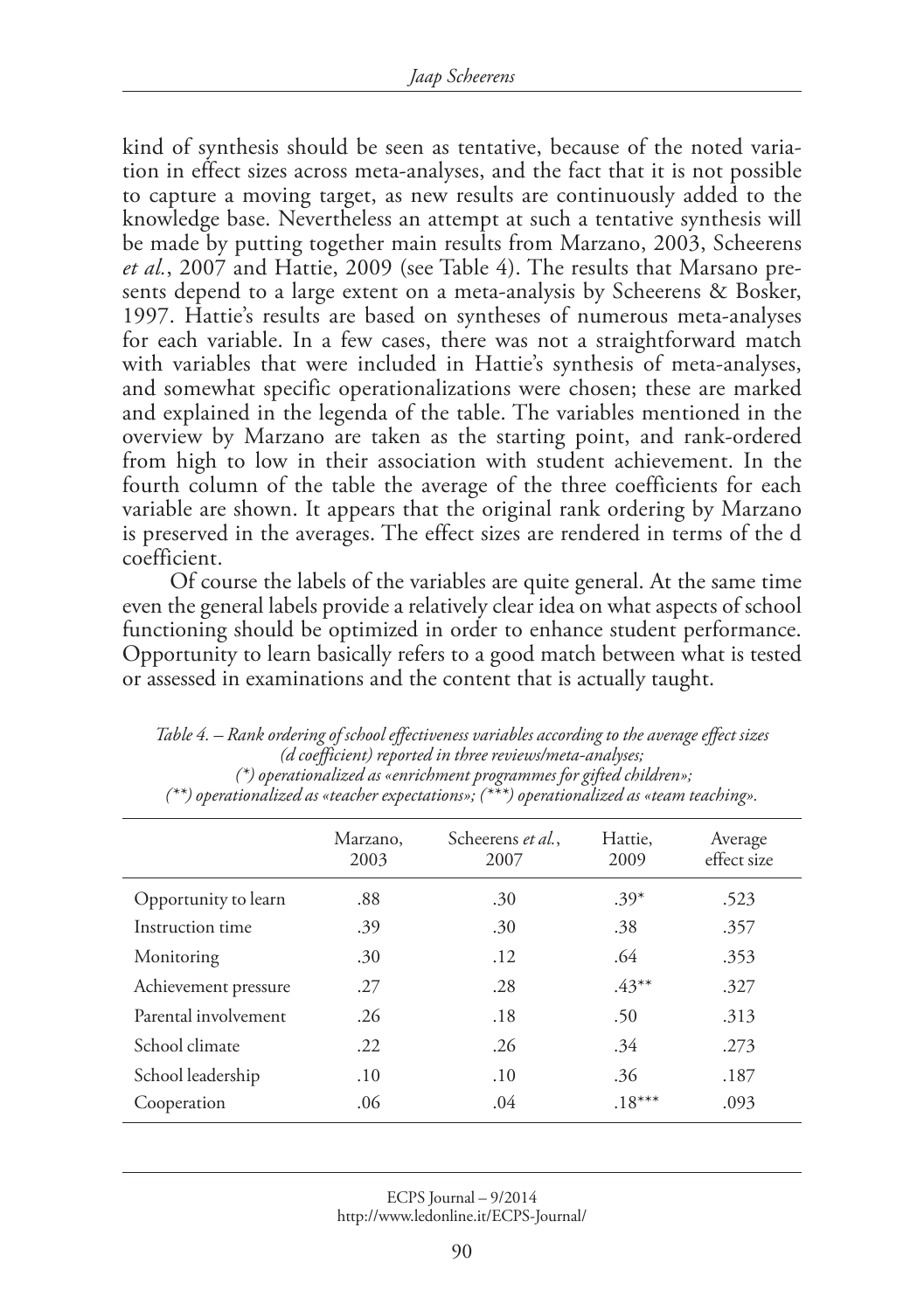Instruction time may be expressed in a more global sense as officially available or allocated learning time or more specifically as «time on task», or «academic learning time». Monitoring may include various types of school based evaluations, like school based review, school performance feedback, or school aggregate measures of formative assessment at classroom level. Parental involvement might mean the actual involvement of parents with school matters, or the policies by the school to encourage parents to be involved. Achievement pressure refers to school policies and practices that make use of achievement results and performance records, but also to more climate like and attitudinal facets of fostering high expectations of student performance. School climate generally refers to good interpersonal relations at school, but often more specifically to «disciplinary climate» and the fostering of an ordered and safe learning environment.

On school leadership many specific connotations are used. Instructional leadership appears to be the most frequently used and successful interpretation in this literature. Cooperation in general terms, often measured with proxy's like the number of staff meetings, usually has a relatively weak to negligent association with student performance. Only when cooperation is explicitly task and result oriented somewhat larger effect sizes are found (cfr. Lomos *et al.*, 2011). When the rank ordering of these results is further contemplated it appears that curriculum variables (opportunity to learn and learning time) predominate. Monitoring could be seen as part of this curricular «syndrome», but could also be seen as a broader performance lever, which might include teacher appraisal, and schools being part of accountability schemes.

The first four highest ranking factors are all to do with a focus of the primary process of teaching and learning at school. The lowest four factors are organizational measures, or «secondary processes». In the school improvement literature variables like staff cooperation and school leadership are overrated for their importance, when one considers the quantitative evidence on performance effects. An orderly school climate is more like an organizational condition that is directly supportive of the primary process, in the sense that it is about creating a safe and productive learning atmosphere.

## 3.3. *Effective teaching and effective teachers in effective schools*

Effective schooling is, too a large extent, providing support at school level for optimizing teaching at classroom and individual student level. A good overview of the most relevant variables in teaching effectiveness is provided in Table 5, cited from Brophy, 2001.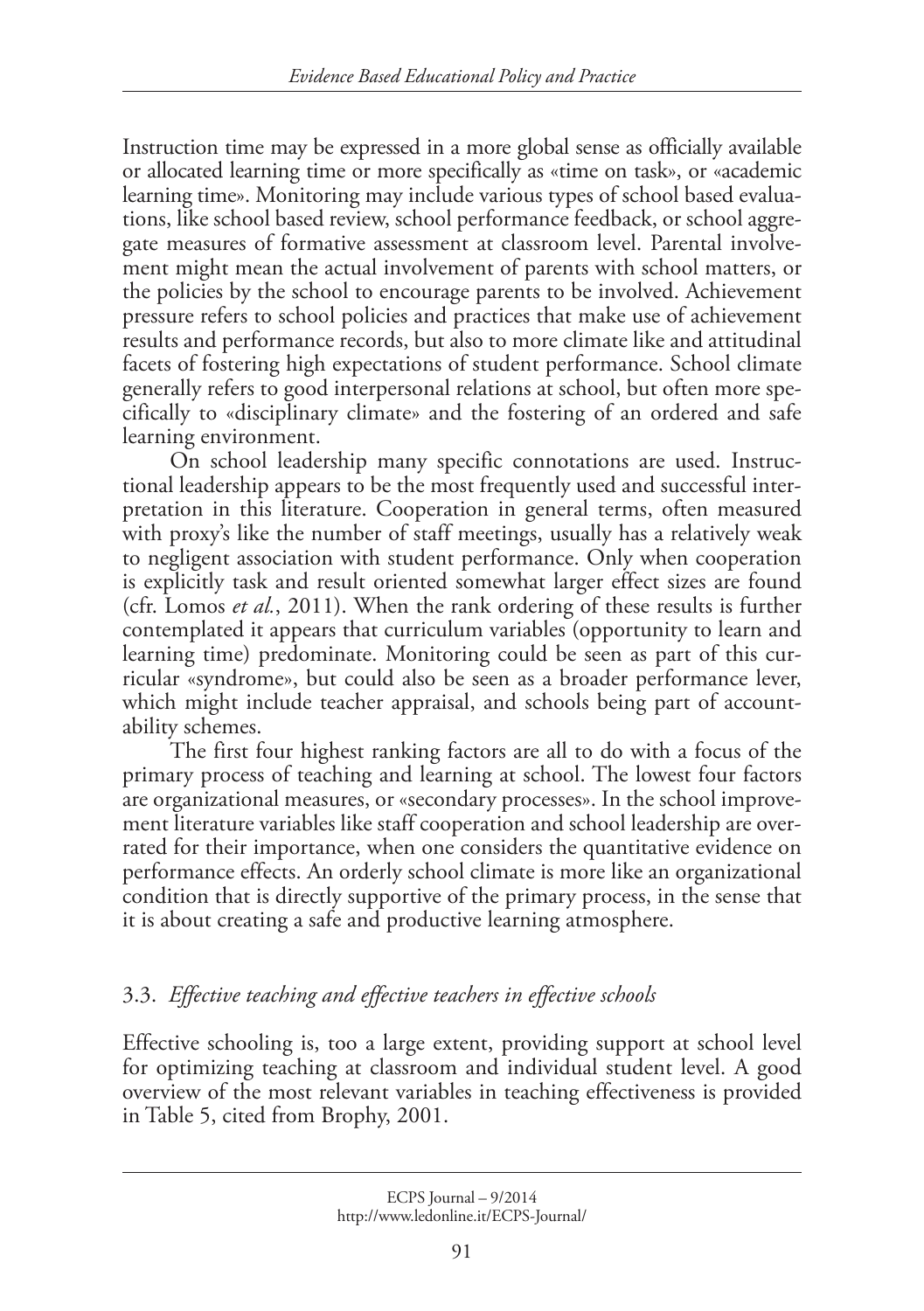| Opportunity to learn                                  |
|-------------------------------------------------------|
| Curricular alignment                                  |
| Supportive classroom climate                          |
| Achievement expectations                              |
| Cooperative learning                                  |
| Goal-oriented assessment                              |
| Coherent content; clear explanations                  |
| Thoughtful discourse                                  |
| Establishing learning orientations                    |
| Sufficient opportunities for practice and application |
| Scaffolding student's task engagement                 |
| Modelling learning and self-regulation strategies     |
|                                                       |

*Table 5. – Variables in effective teaching, from Brophy, 2001.*

Good, Wiley, & Florence, 2009 refer to three latent teaching factors: structure and classroom management, supportive climate and cognitive activation. The integration of these ideas and Brophy's overview of teaching variables is shown in Table 6, based on Klieme, 2012.

| STRUCTURE AND CLASSROOM MANAGEMENT                      |
|---------------------------------------------------------|
| Opportunity to learn                                    |
| Available time                                          |
| Degree of student involvement                           |
| Curriculum alignment                                    |
| Visible and coherent planning                           |
| Goal oriented assessment                                |
| Focus on what is important                              |
| SUPPORTIVE CLASSROOM CLIMATE                            |
| Pro-active and supportive classrooms                    |
| Caring communities                                      |
| Appropriate expectations                                |
| Help students to exceed                                 |
| COGNITIVE ACTIVATION                                    |
| Coherent content                                        |
| Sufficient depth                                        |
| Thoughtful discourse                                    |
| Scaffolding students' ideas and task involvement        |
| Understanding at a higher level                         |
| Authentic application of concepts in different contexts |
|                                                         |

*Table 6. – Latent and manifest teaching variables, adapted from Klieme, 2012.*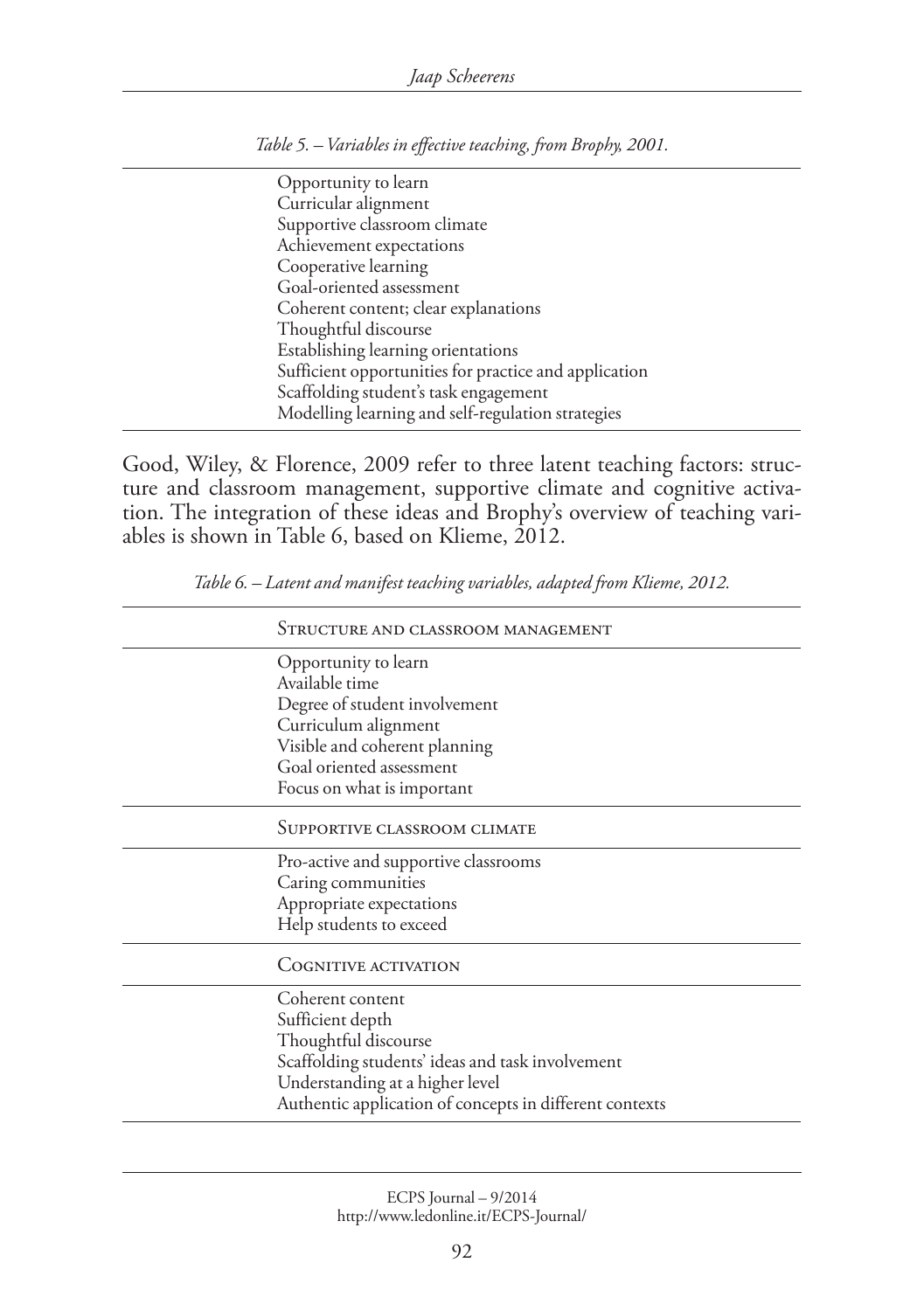### 4. Application: strategies for improving school effectiveness

### 4.1. *The substantive focus of school level strategies*

The school and educational effectiveness knowledge base provide an instrumental orientation to school improvement, meaning that enhancing identified school factors is expected to lead to better student performance. In very broad terms the variables identified in educational effectiveness have to do with the technology of the curriculum (as intended and implemented) and with facets of the organizational climate. In this way one could say that a first broad orientation to school improvement could be labelled as the *technology and climate emphasis*.

However, it should be noted that schools can choose alternative orientations. A second strategy might be labelled the *teacher recruitment and professional development strategy*. According to this strategy most of a school's energy to improve should be focussed at teacher issues, including human resources management. In the third place schools could capitalize on *matching and grouping issues*. Matching could be both externally oriented, towards the local community, towards higher administrative levels, other schools and to parents, and internally oriented in grouping of students in classrooms and learning groups and assigning teachers to these groups of students.

As noted in the above, applying the knowledge base of educational effectiveness research is closest to the Technology and Climate orientation. The general factors that have been discussed and rank-ordered in previous sections are all candidates to be stimulated. More minute and detailed descriptions of these variables are available in the literature, *e.g.* Marzano, 2003, Scheerens *et al.*, 2007 and Hattie & Alderman, 2012. On the level of strategy choice a more synthetic description of the key factors is considered helpful. The following alternative emphases within the Technology and Climate orientation are distinguished:

- a. *Exposure to educational content.* This could be seen as a composite of opportunity to learn and instruction time. It expresses the curricular focus and duration of exposure in school curricula and teaching.
- b. *Evaluation, monitoring and feedback provisions.* Evaluation and feedback can be seen as driving improvement at school and classroom level. Implied facets are clarity of purpose through standards, examination syllabi etc., verification of what students have learned, identification of strengths and weaknesses in content and skills that are mastered, feeding back and diagnosis of outcome patterns, systematic consideration of remedial strategies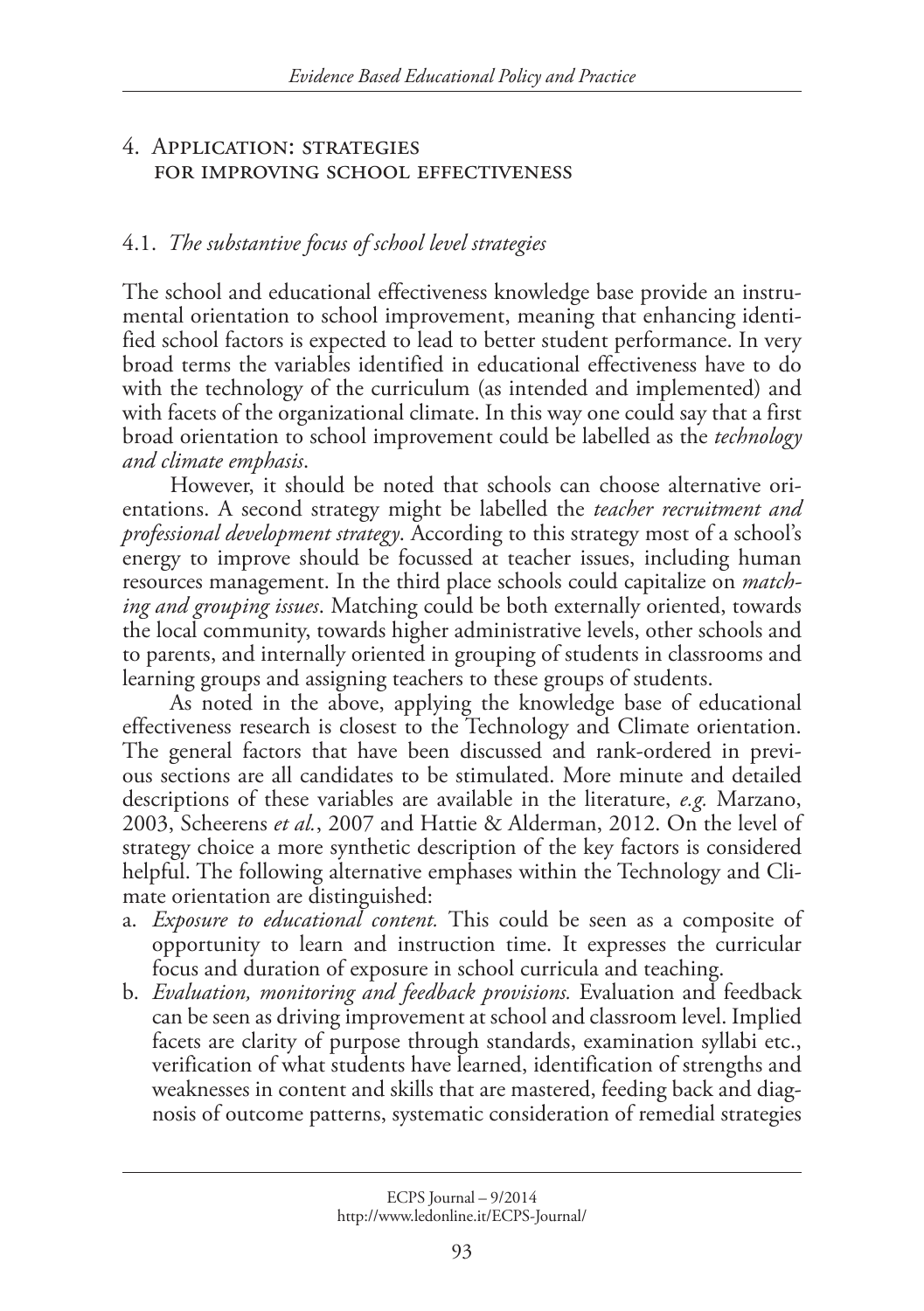and setting concrete goals for improvement at student, classroom and school level, in cooperation with other teachers, school principals and eventual support staff. This latter characteristic could make evaluation/ feedback/systematic corrective action the core of task related professional development and teacher cooperation.

- c. *Managing the school climate.* This involves diverse facets like creating a safe atmosphere, positive interactions, as well as fostering high expectations and pressure to achieve.
- d. *Managing the teaching and learning program.* Repeated studies, in which more behaviouristic approaches like «direct teaching» were compared to constructivist approaches and where no significant differences in student achievement were found, have inspired analysts to propose more general underlying constructs. One example is the construct of «cognitive activation» (Klieme, 2012), discussed earlier. Another example is the term «focused teaching» coined by Louis Hattie *et al.* (2009) proposes «active teaching» as an overall construct. Careful attention to lesson planning, variation in structure and independence in learning assignments and keeping students engaged seem to be the core issues in these constructs.
- e. *Meta-control* as the overriding leadership approach. Meta-control is a concept from control theory, and literary means «control of controllers». Applied to school leadership this concept emphasizes the notion that schools are professional organizations, with teachers as semi-autonomous professionals. Teachers may be metaphorically seen as the prime «managers» of teaching and learning at school. A school leader as a meta-controller is not a laissez-faire leader, but one who sets clear targets, facilitates, and monitors the primary process of schooling from a distance (Scheerens, 2012).

These five strategic angles to the substantive focus of enhancing school effectiveness can be seen as having certain connections. Exposure and evaluation/feedback have a common element in educational objectives and learning standards. Alignment of what is taught and what is tested is the key issue of opportunity to learn. High expectations and pressure to achieve, as facets of the school climate, likewise need a substantive focus in the form of objectives, standards, assessment instruments and feedback. The educational content dimension, perhaps indicated as the implemented school curriculum, is a core dimension of the teaching and learning programme, next to the ideas on transmission that are more central in concepts like cognitive activation. Managing all of these strategies, as well as their connections, is the task of school leadership as meta-control. Integration of these angles to school improvement, inspired by the educational knowledge base is very close to the approach of Comprehensive School Reform, *e.g.* Borman *et al.* (2003).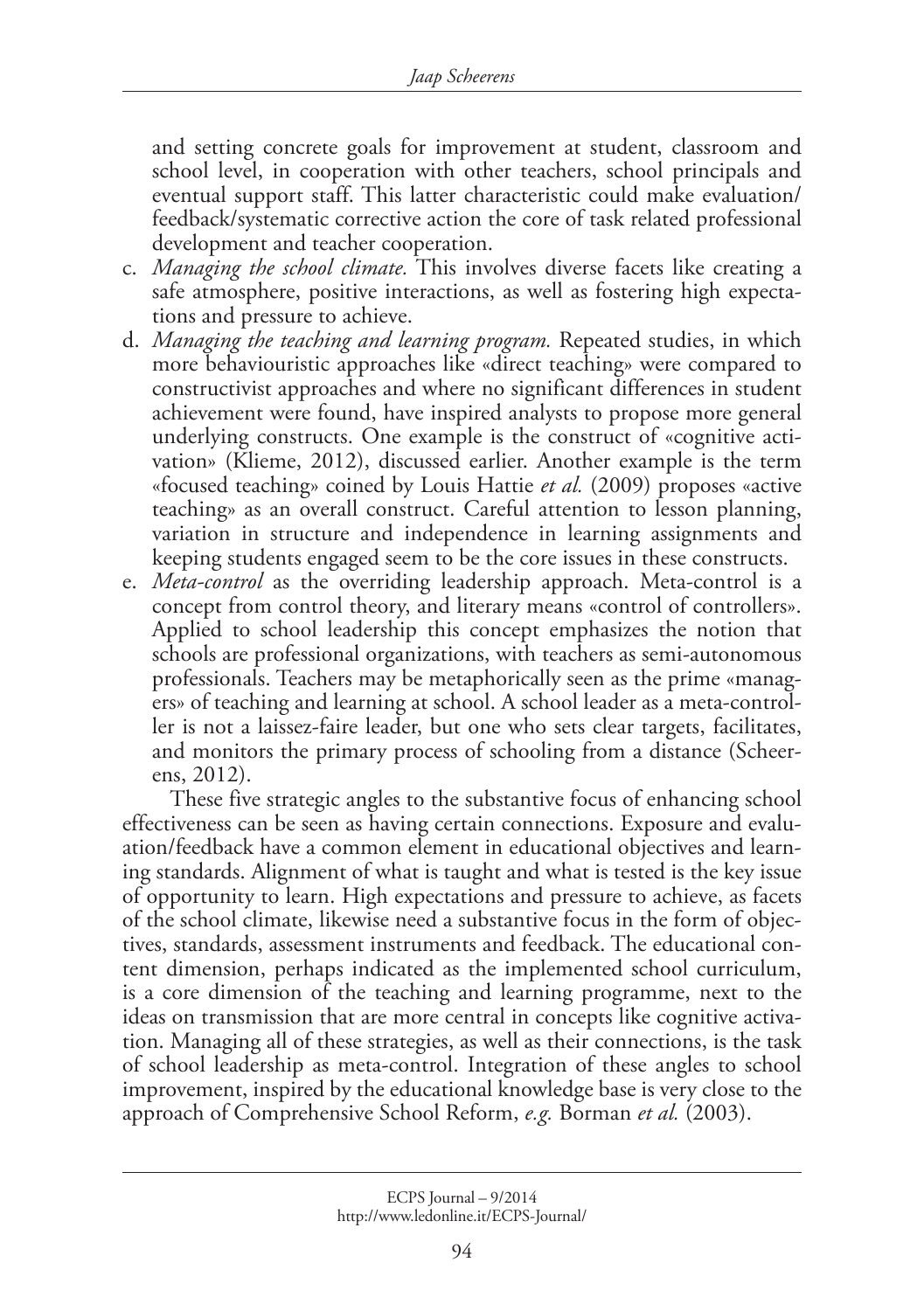## 4.2. *How system level policies could foster these school level strategies*

System level policies and structural characteristics of educational system can be seen as pre-conditions or constraints of school level improvement policies, to which schools need to adapt. More analytically one could ask which system level conditions could be seen as supportive of effective schools and effective school improvement. A third, more «neutral» approach might be to just establish where there are matches between the major system level reform dimensions and structural conditions, as discussed earlier, and the school level improvement strategies.

Following this third approach would favour accountability policies as the best matching system level arrangement for the Technology and Climate orientation to effective school improvement. Accountability policies touch directly on core facets of school functioning, like performance standards, achievement orientation, and perhaps also on the «internal accountability» of schools (see Carnoy *et al.*, 2003). As accountability policies are almost inevitably associated with a degree of centrality in the curriculum, this would emphasize the connection with content exposure and opportunity to learn at school level.

Other system level policies and structural arrangements are more closely associated with alternative orientations. Enhanced school autonomy, as well as strong teacher policies appeal more to teacher recruitment and professional development. Choice and market mechanisms, as well as tracked versus comprehensive school systems, are more associated with admittance, selection and grouping processes at school level.

### 5. Conclusion: constraints of the evidence based approach and how to overcome them

Use and application of scientific knowledge in public policy making and public service has been studied since decades in the field of using results from program evaluations (*e.g.* Weiss, 1980). It is evident from this literature that in actual practice it is very difficult to align scientific rationality with «political rationality». Politicians and planning officers are likely to have broader agenda's and additional interests over a straightforward «instrumental use» of scientific knowledge even if it is closely geared to a practical issue, as in evaluation research. Besides, the «demand side» may not be organized in a way that research findings are easily absorbed. Some authors (*e.g.* Caplan *et al.*, 1975) emphasized the importance of knowledge brokerage roles in this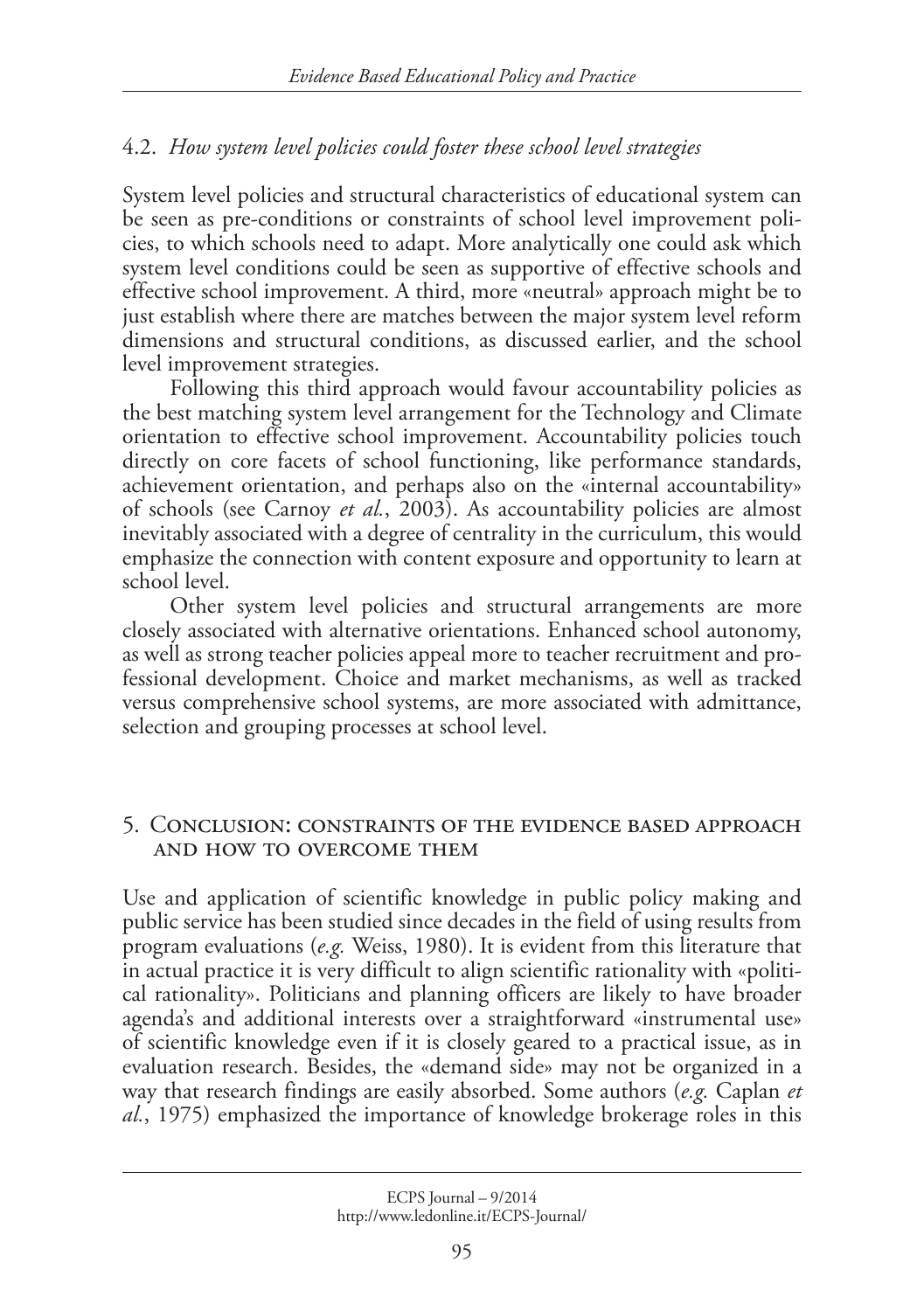context. A quite practical aspect of this lack of alignment between research and policy is the issue of timing. In many cases policy planners do not seem to be able to preserve the time to study relevant research evidence, carry out ex ante evaluations or pilot studies, before launching new policy ideas and programs.

Secondly, autonomy may clash with the «rules of the game» of strong research designs. Particularly in those education systems where schools and teachers are highly autonomous, the rigorous norms of applying randomized field trials and summative evaluation designs are likely to be very hard to implement (Scheerens & Doolaard, 2013).

But critical questions need also to be asked about the supply side. As the case of the educational effectiveness knowledge base shows, particularly as far as the results of meta-analyses are concerned, outcomes are contested, the research input is vast and dynamic, and «useability» is not the first concern of academic research, despite of the growing importance of clearing houses.

Finally, I discern a discrepancy between the high strung expectations of educational reform (*e.g.* OECD, 2010: *The high costs of low performance*) and the modesty of effect sizes in educational effectiveness research. Research findings underline stability, resilience of educational systems against change and *plurifinality*, which means that different treatments in education often have very similar effects. In short, apart from a very limited number of robust outcomes, the state of the art of educational effectiveness, in my opinion, underlines the message that malleability is limited, and this goes very much against the current reformist ideology.

As far as overcoming these constraints are concerned there are no easy answers. As far as optimizing research designs are concerned, capitalizing on naturally occurring variance and «experiments of nature» will often be the highest obtainable approaches. The linkage between research and educational policy and practice is likely to remain a negotiated order, where research outcomes «affect in ripples and not in waves» (Patton, 1978). Substantively the combination of optimizing opportunity to learn and application of evaluation and data feedback is the most promising mechanism for improvement. A new concern for efficiency is called for in reform policies and school improvement, where act is taken of the limits of malleability of educational systems.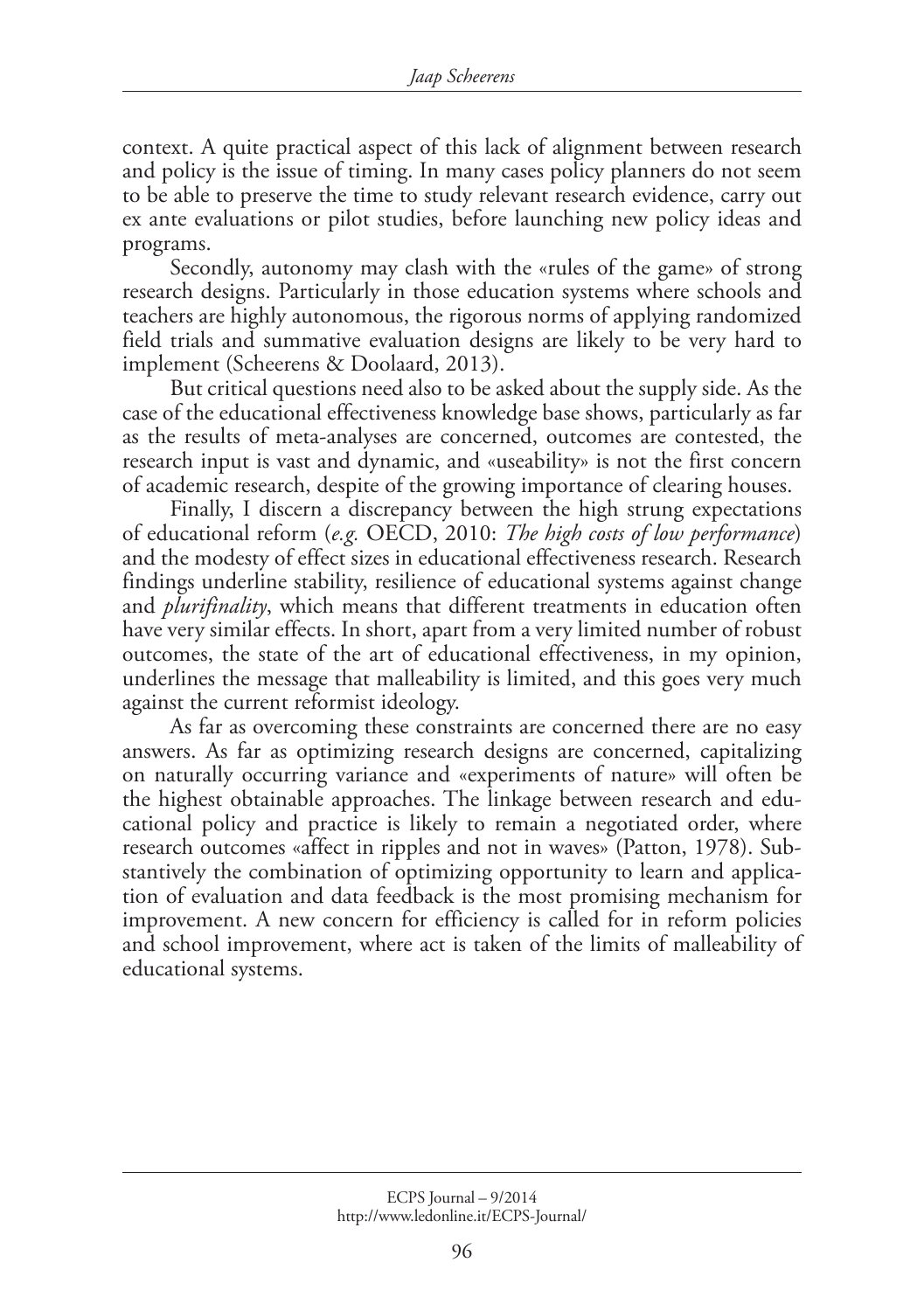#### **REFERENCES**

- Borman, G. D., Hewes, G. M., Overman, L. T., & Brown, S. (2003). Comprehensive school reform and achievement: A meta-analysis. *Review of Educational Research*, *73*, 125-230.
- Brophy, J. (2001). Generic aspects of effective teaching. In M. C. Wang & H. J. Walberg, *Tomorrow's teachers*. Richmond, CA: McCutchan Publishing Company.
- Caplan, N., Morrison, A., & Stambaugh, R. (1975). *The use of social science knowledge in policy decisions at the national level*. Ann Arbor, MI: University of Michigan - Institute for Social Researh.
- Carnoy, M., Elmore, R., & Siskin, L. S. (2003). *The new accountability. High schools and high stakes testing*. New York: Routledge.
- Cohen, J. (1977). *Statistical power analysis for the behavioral sciences*. New York: Academic Press.
- Creemers, B. P. M., & Kyriakides, L. (2008). *The dynamics of educational effectiveness*. London - New York: Routledge.
- Good, W., & Florez, I. R. (2009). Effective teaching: An emerging synthesis. In G. Dworkin (Ed.), *International handbook of research on teachers and teaching*  (pp. 803-816). New York: Springer.
- Hattie, J. (2009). *Visible learning*. Abingdon: Routledge.
- Hattie, J., & Alderman, E. M. (Eds.). (2012). *International guide to student achievement*. London - New York: Routledge.
- Hopkins, D., Stringfield, S., Harries, A., Stoll, L., & Mackay, T. (2013). School and system improvement. *School Effectiveness and School Improvement*, *24*.
- Janssens, F. J. G. (2007). Supervising the quality of education. In W. Böttcher & H. G. Kotthoff (Hg.), *Schulinspektion: Evaluation, Rechenschaftslegung und Qualitätsentwicklung*. Münster: Waxmann.
- Klieme, E. (2012). *Qualities and effects of teaching. Towards a conceptual theory of teaching*, Key note address of EARLI SIG Meeting *Educational effectiveness*, Zürich, 23 August.
- Lomos, C., Hofland, R., & Bosker, R. (2011). Professional communities and learning achievement – A meta-analysis. *School Effectiveness and School Improvement*, *22*, 121-148.
- Louis, K.S., Dretzke, B., & Wahlstrom, K. (2010). How does leadership affect student achievement? Results from a national US survey. *School Effectiveness and School Improvement*, *21*(3), 315-336.
- Marzano, R. J. (2003). *What works in schools. Translating research into action*. Alexandria, VA: Association for Supervision and Curriculum Development.
- Muijs, D., Creemers, B., Kyriakides, L., van der Werf, G., Timperley, H., & Earl, L. (2013). Teaching effectiveness. A state of the art review. *School Effectiveness and School Improvement*, *24*.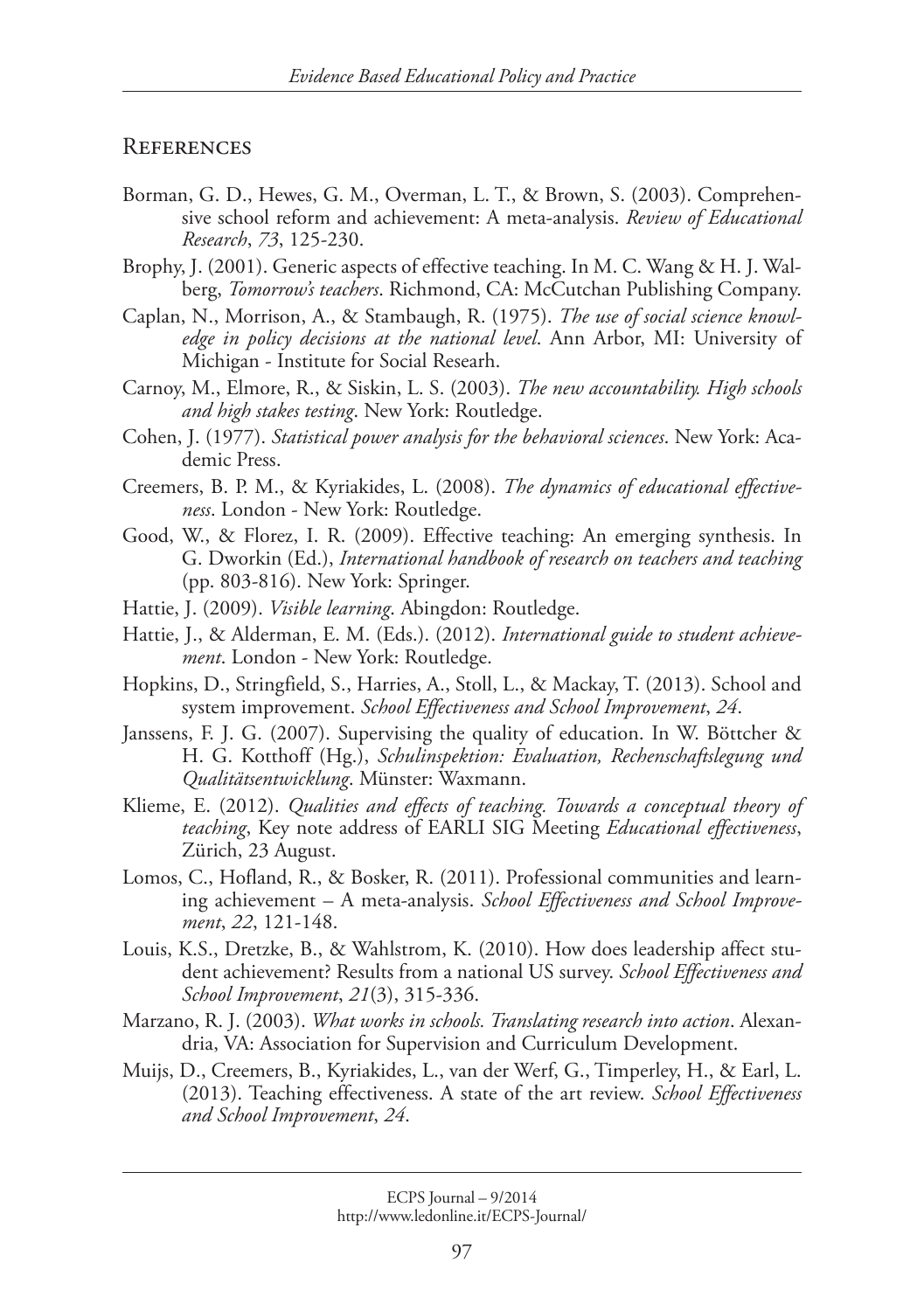Patton, M. Q. (1978). *Utilization focused evaluation*. Beverly-Hills, CA: Sage.

- Purkey, S. C., & Smith, M. S. (1983). Effective schools: A review. *The Elementary School Journal*, *83*, 427-452.
- Reynolds, D., Sammons, P., De Fraine, B., Townsend, T., van Damme, J., Teddlie, C., & Stringfield, S. (2013). Educational Effectiveness Research (EER): A state of the art review. *School Effectiveness and School Improvement*, *24*.
- Scheerens, J. (Ed.). (2012). *School leadership effects revisited. Review and meta-analysis of empirical studies*. Dordrecht - Heidelberg - London - New York: Springer.
- Scheerens, J. (2013a). *What is effective schooling*. Paper for the International Baccalaureate Organization, Washington, DC. http://www.ibo.org/research/resources.
- Scheerens, J. (2013b). The ripples and waves of educational effectiveness research: Some comments to «Getting lost in translation». *School Leadership and Management*, *33*(1), 20-25.
- Scheerens, J., & Bosker, R. J. (1997). *The foundations of educational effectiveness*. Oxford: Elsevier Science Ltd.
- Scheerens, J., & Creemers, B. P. M. (1989). Conceptualizing school effectiveness. *International Journal of Educational Research*, Special Issue: *Development in school effectiveness research*, *13*(7).
- Scheerens, J., & Doolaard, S. (2013). Review studie «Onderwijskwaliteit PO». *Review Study «Educational Quality»*.
- Scheerens, J., Luyten, H., Steen, R., & Luyten-de Thouars, Y. (2007). *Review and meta-analyses of school and teaching effectiveness*. Enschede: University of Twente (the Netherlands), Department of Educational Organisation and Management.
- Scheerens, J., Luyten, H., & van Ravens, J. (2011). *Perspectives on educational quality. Illustrative outcomes on primary and secondary education in the Netherlands*. Research Briefs. Dordrecht - Heidelberg - London - New York: Springer.
- Seidel, T., & Shavelson, R. J. (2007). Teaching effectiveness research in the past decade: The role of theory and research design in disentangling meta-analysis results. *Review of Educational Research*, *77*(4), 454-499.
- Weiss, C. H. (1980). Knowledge creep and decision accretion. *Knowledge, Creation, Diffusion, Utilization*, *1*(3).
- Witziers, B., Bosker, R. J., & Krüger, M. L. (2003). Educational leadership and student achievement: The elusive search for an association. *Educational Administration Quarterly*, *39*(3), 398-425.